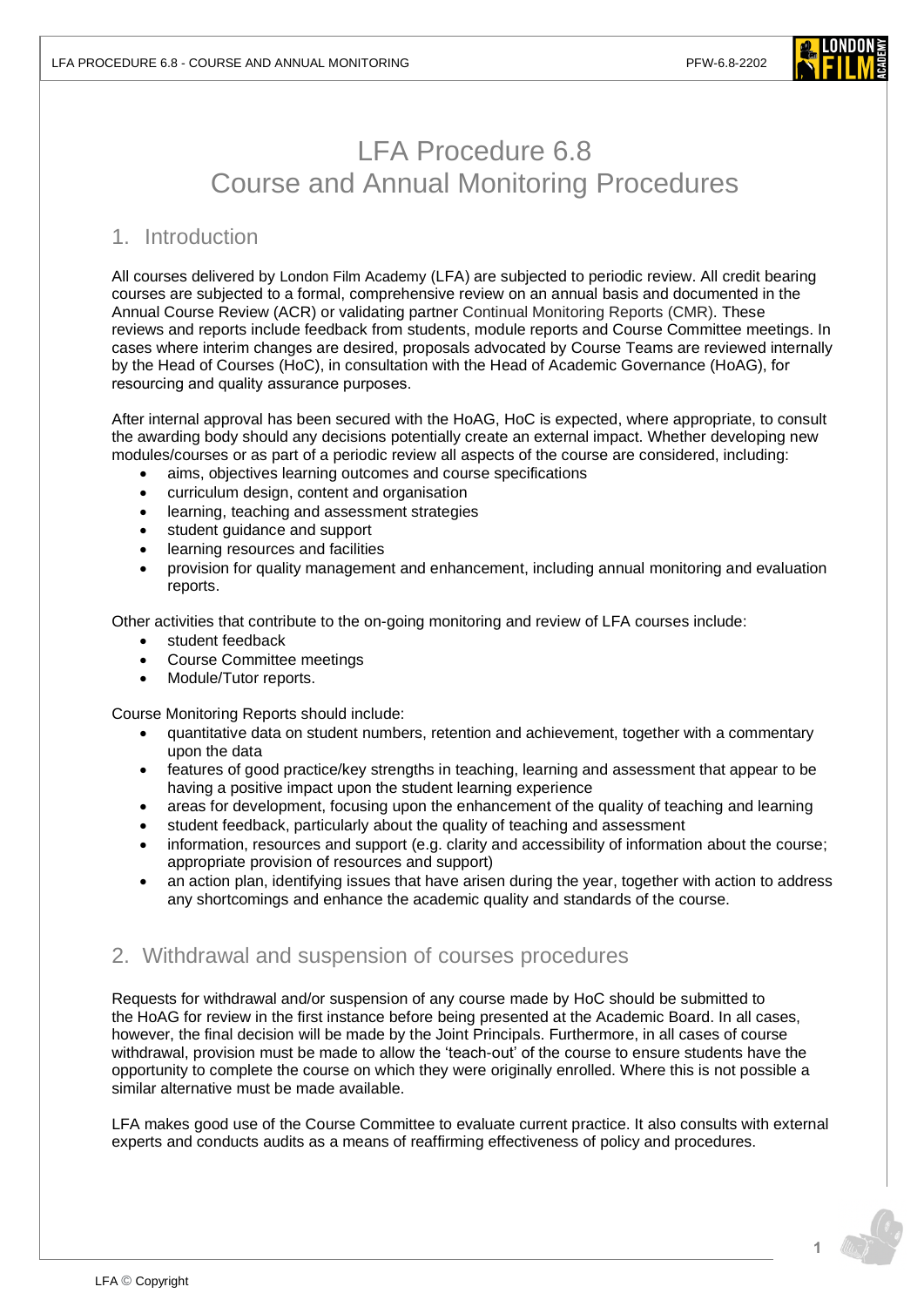

## 3. Periodic review cycle of LFA-wide course provision

Periodic review of LFA-wide course provision assures quality assurance and enhancement procedures and processes, in line with LFA quality framework; and providing high quality, valid, relevant and inclusive learning opportunities that enable students to achieve LFA's awards and qualifications. The quality framework aims to support LFA in the continuing evaluation and enhancement of their provision. Courses are reviewed on a four-year cycle as follows:

| 2021/22 | <b>Short Courses</b>            |
|---------|---------------------------------|
| 2022/23 | I BA Filmmaking                 |
| 2023/24 | MA Filmmaking and Screenwriting |
| 2024/25 | Filmmaking Diploma              |

Periodic Review of LFA-wide course provision is organised by the HoC, approved by a review panel chaired by HoAG and presented to the Senior Management Committee and Academic Board. Periodic Review of LFA-wide course provision enables LFA to undertake a broad periodic review of quality management processes, and the opportunities afforded to students, beyond the routine monitoring of the effectiveness of courses, which takes place via the process of interim reporting (including external examiner reporting) and Annual Course Reviews.

#### 3.1 Requirements

Periodic School Review focuses on two aspects:

- Aspect 1: Standards and quality management;
- Aspect 2: The quality and enhancement of student learning opportunities.

These aspects are assessed through:

- Consideration of the LFA Reflective Analysis Document, produced in preparation for the review
- Review of key quality metrics related to all courses provisioned, benchmarked against sector expectations, where available
- Discussion with the LFA's senior management, current Students, Tutors and other external stakeholders
- Academic quality represents the effectiveness of the learning opportunities provided to the students in order for them to achieve their award.
- We are concerned here with the quality of the learning opportunities offered (in terms of, for example; teaching, learning resources, assessment, academic and personal support).
- Enhancement of these learning opportunities reflects strategic and deliberate steps at Academy level to improve the quality of learning opportunities.
- Formal preparations to start six months before the review takes place.

| Expectations              | Factors                                                                   |  |  |
|---------------------------|---------------------------------------------------------------------------|--|--|
| 1. The governance and     | The approach of LFA's senior management team to the development,          |  |  |
| quality management        | implementation and evaluation of quality management procedures            |  |  |
| strategy and processes    | Implementation and monitoring of LFA's quality management framework       |  |  |
| ensure that academic      | Approaches to meet the ambitions of LFA's strategic plan                  |  |  |
| standards are secure, and | The operation of LFA's strategies, policies and processes at course level |  |  |
| provide a sound           | The extent of shared awareness and understanding of the LFA's approach    |  |  |
| framework for course      | to, and processes for, quality management.                                |  |  |
| development and           | The use of student representation in course quality management and        |  |  |
| enhancement               | decision-making, and the support provided for students for this purpose   |  |  |
|                           | The strategic management of staff development.                            |  |  |

#### Aspect 1: Standards and quality management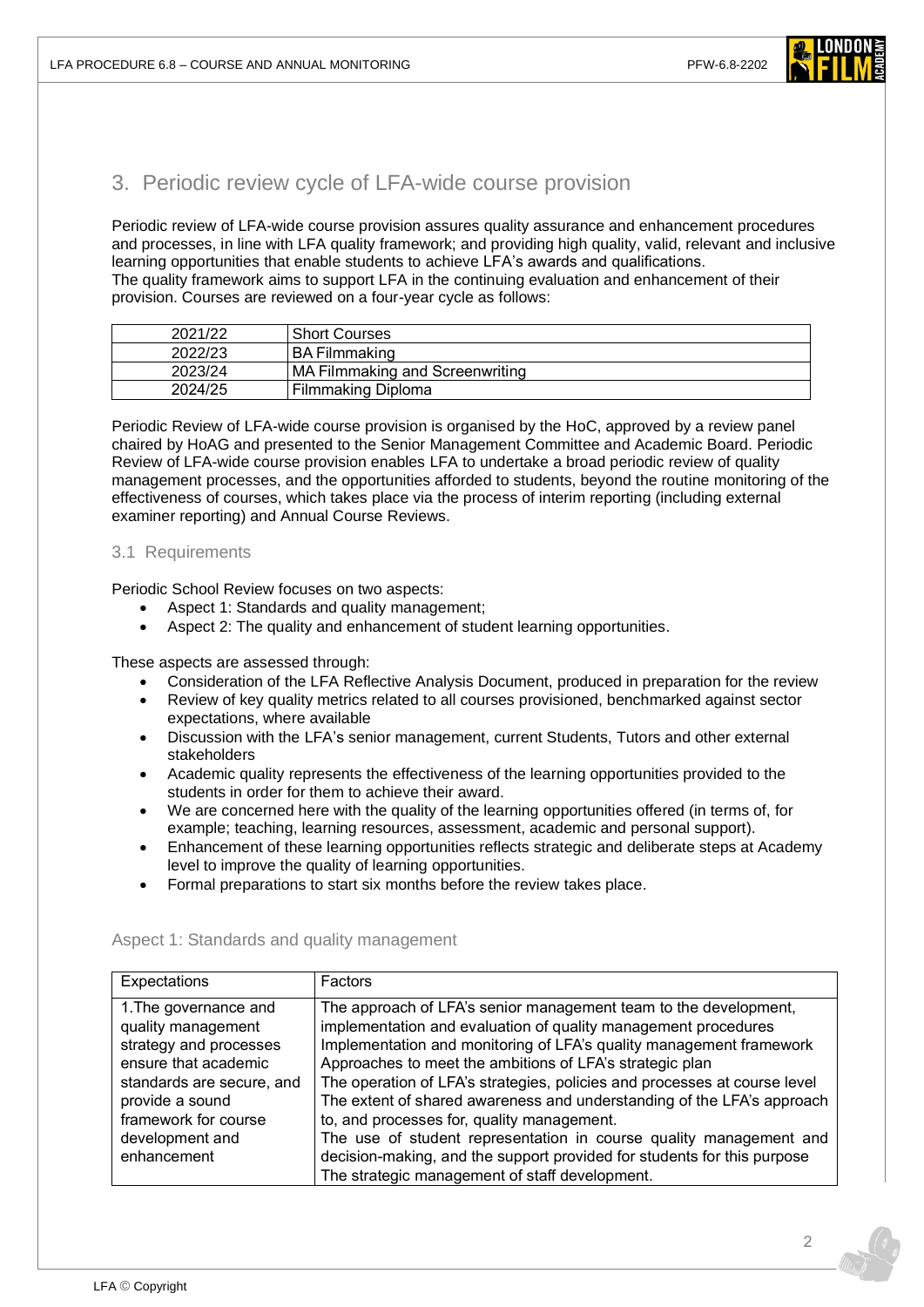

|                                                                                                                                                                                              | The extent to which LFA is able to reflect on and develop quality<br>management processes<br>The extent to which information about courses for prospective and current<br>students is fit for purpose, accessible and trustworthy                                                                                                                                                                                                                                                                                                                                                                          |  |  |
|----------------------------------------------------------------------------------------------------------------------------------------------------------------------------------------------|------------------------------------------------------------------------------------------------------------------------------------------------------------------------------------------------------------------------------------------------------------------------------------------------------------------------------------------------------------------------------------------------------------------------------------------------------------------------------------------------------------------------------------------------------------------------------------------------------------|--|--|
| 2. Course design,<br>development and<br>approval: enables<br>standards to be set; allows<br>students to<br>demonstrate learning<br>outcomes; and meets<br>University goals and<br>strategies | The way(s) in which LFA ensures courses are fit for purpose and current<br>The use of benchmarks requirements to inform the course curriculum and<br>level<br>The use of externality to inform course design and curriculum<br>The extent to which course structures and curriculum meet LFA's strategic<br>aims, values and initiatives<br>Student input to inform course design and development                                                                                                                                                                                                          |  |  |
| 3. Design, approval,<br>monitoring and review of<br>assessment is effective in<br>ensuring that students<br>have the opportunity to<br>demonstrate learning<br>outcomes                      | How assessment tasks and schedules are designed and agreed<br>The processes for marking and moderation<br>How feedback on assessment is provided to students<br>How assessment tasks, schedules and feedback are monitored and<br>reviewed                                                                                                                                                                                                                                                                                                                                                                 |  |  |
| 4. The use of external<br>examiners is strong and<br>appropriate                                                                                                                             | The alignment of LFA's or validating partner's external examiner processes<br>and procedures to the QAE/Quality Handbook<br>The external examiners' contribution to the maintenance and enhancement<br>of standards<br>The use of external examiner comments in course development<br>The process for feedback to external examiners                                                                                                                                                                                                                                                                       |  |  |
| 5. Monitoring and review<br>processes are effective<br>and inform enhancement<br>activity                                                                                                    | The alignment of interim and periodic monitoring, review and reporting<br>(course and Academy level) to the LFA framework.<br>The clarity and transparency of monitoring and reporting processes to all<br>parties<br>The use of quantitative and qualitative data to inform strategic planning,<br>review and understanding of student outcomes including external examiner<br>comments, student feedback and module reports<br>LFA's processes to assure continuing validity and currency of courses<br>LFA's mechanisms to ensure ongoing reflection and enhancement of<br>quality management processes |  |  |
| 6. Students are genuinely<br>involved in a range of<br>activity related to quality<br>management and<br>enhancement, and<br>understand relevant<br>processes and practice                    | The collection, reflection on, and impact, of student feedback on modules<br>and courses<br>The engagement of students with course and Academy-level committees<br>The extent to which the students voice informs decision-making and<br>change<br>The extent to which students understand processes and practices by which<br>they are particularly affected, for example student appeals, academic<br>irregularities                                                                                                                                                                                     |  |  |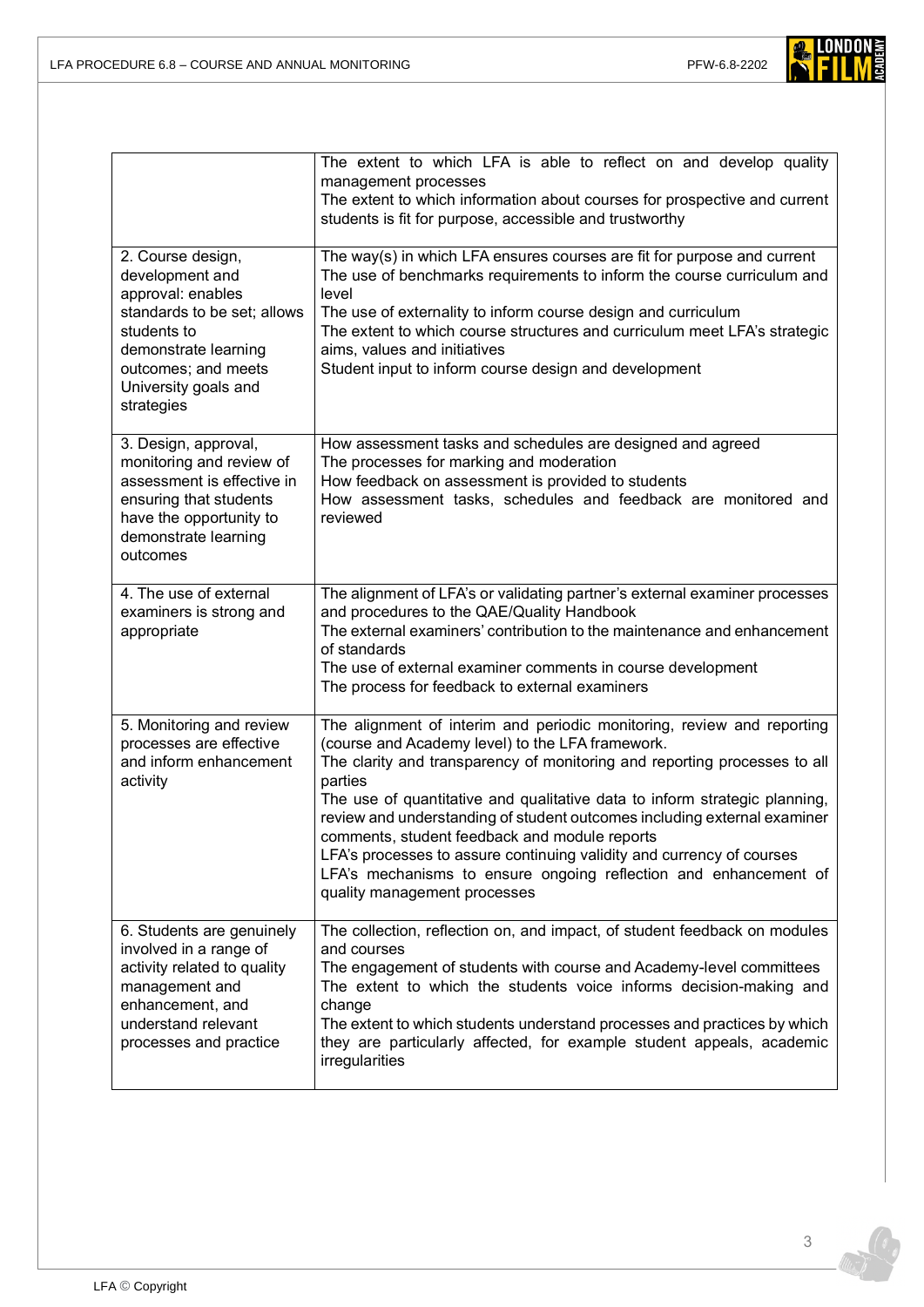Aspect 2: The quality and enhancement of the student learning opportunities

| Expectations                                                                                                                                    | Factors                                                                                                                                                                                                                                                                                                                                                                               |  |  |
|-------------------------------------------------------------------------------------------------------------------------------------------------|---------------------------------------------------------------------------------------------------------------------------------------------------------------------------------------------------------------------------------------------------------------------------------------------------------------------------------------------------------------------------------------|--|--|
| 1. Deliberate steps are taken<br>to improve the quality of<br>students' learning<br>opportunities                                               | The strategic planning of, and evidence base for, enhancement<br>initiatives<br>The use of quality assurance processes to identify opportunities for<br>enhancement<br>The extent to which LFA expects and encourages enhancement of<br>student learning opportunities<br>The opportunities for the identification, support and dissemination of<br>good practice                     |  |  |
| 2. Professional standards for<br>teaching and learning are<br>supported                                                                         | The extent to which professional practice informs teaching<br>Staff induction, support, and development strategy and practice<br>The extent to which there is a shared understanding of LFA's learning<br>and teaching strategy<br>The extent to which curriculum design, content and structure are<br>informed by recent pedagogic developments, external sources and<br>LFA's goals |  |  |
| 3. The quality of learning<br>resources is appropriate                                                                                          | The expertise of Tutors and Staff for effective delivery of the curriculum<br>and assessment of learning outcomes and staff development<br>opportunities<br>The facilitation of learning through the provision of appropriate<br>resources, including academic support and a range of appropriate<br>teaching methods                                                                 |  |  |
| 4. The quality of learning<br>opportunities meets the needs<br>of protected groups,<br>international students, and<br>'hard-to-reach' students  | The arrangements for monitoring the effectiveness of the provision for<br>protected groups (including disabled students), international students<br>and 'hard-to-reach' students<br>The systems used to evaluate these students' progress and to identify<br>opportunities for enhancement                                                                                            |  |  |
| 5. The quality of learning<br>Opportunities delivered with<br>others is managed effectively<br>to enable students to achieve<br>their<br>awards | The quality and effectiveness of communication with students and<br>partners<br>The opportunities for sharing practice across collaborations and<br>partnerships<br>Staff, Module Leader and Tutor induction, development and support<br>for LFA and partner staff                                                                                                                    |  |  |
| 6. The quality of learning<br>opportunities delivered<br>through work-based learning<br>and placements is managed<br>effectively.               | The extent of opportunities provided for work-based learning,<br>placements and professional learning<br>The management of work-based learning and placements, including<br>monitoring, review and enhancement                                                                                                                                                                        |  |  |
| 7. Effective arrangements are<br>in place to support students in<br>their learning                                                              | Career education, information, advice and guidance<br>Pastoral support for all students<br>Student induction                                                                                                                                                                                                                                                                          |  |  |

#### The Review Panel

The review panel ensures that externality, seniority, quality management expertise and subject specialist knowledge informs the discussion and review outcomes. Prior to review panel meeting the report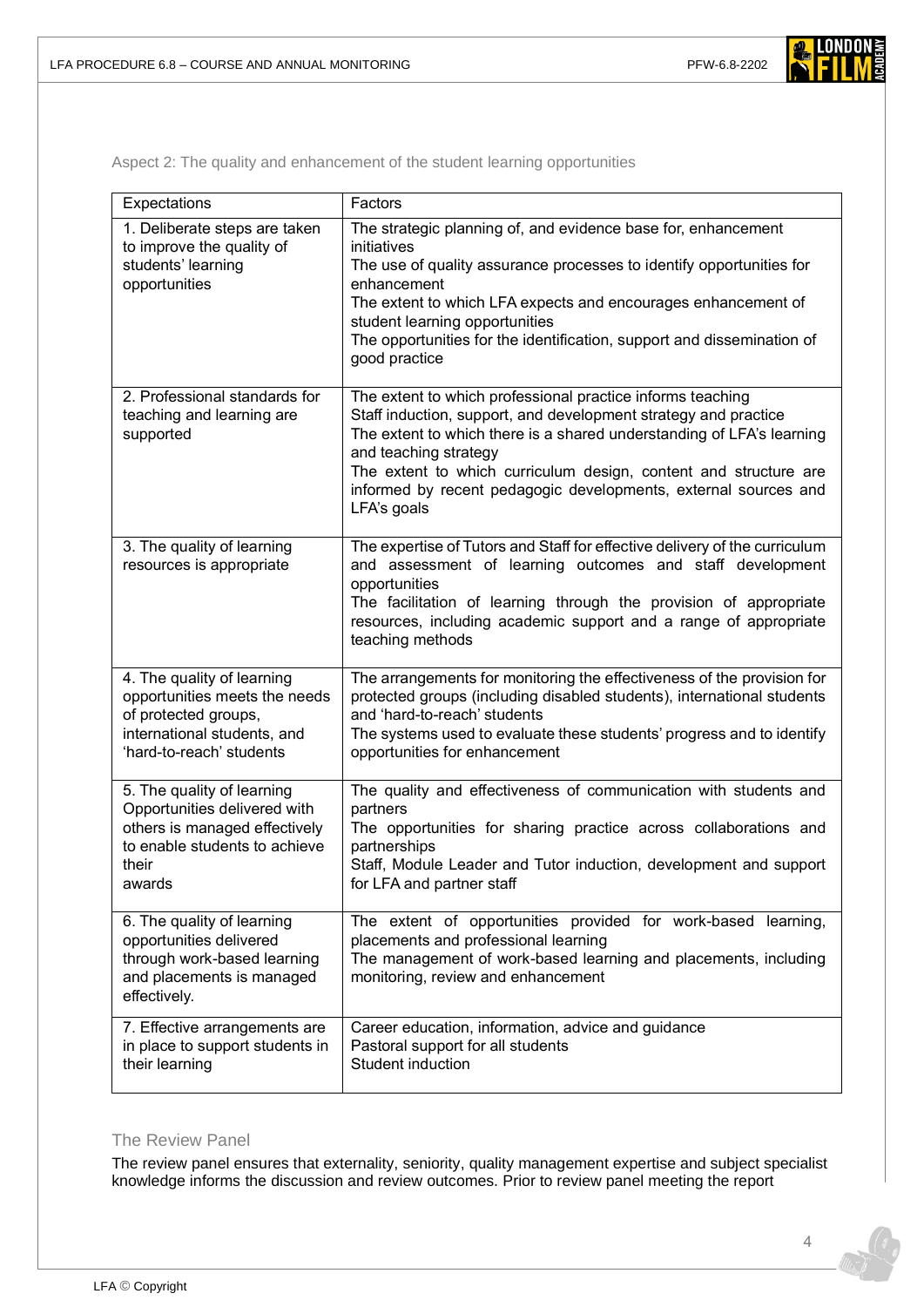

produced by Course Team is circulated and any requests for evidence requested by panel and supplied by Course Team.

The Review Panel comprises five members:

- Review Chair: Joint or Vice Principal;
- Review Manager: Head of Academic Governance;
- External member: a senior academic member of an institution external to LFA, whose knowledge is based in a similar area, who has experience in higher education (HE) quality management, and who has had no employment connection with LFA in the past three years;
- Internal Tutor, Module Leader or Course Leader not affiliated to course under review
- Student member:

The timetable for the day (3 hours):

- Panel introduction, opening discussion and agree lines of questioning (20 mins)
- Panel meet Course Delivery Team (30 mins)
- Panel confer (15 mins)
- Panel meet Student Representation (30 mins)
- Panel confer (15 mins)
- Panel meet Course Delivery Team for clarifications (up to 30 mins)
- Panel confer and make recommendations, commendations and affirmations (40 mins)

#### Review outcomes

The review panel arrives at a judgement about each of the aspects that has been considered, based on evidence from the documentation provided in advance, and the discussions that take place during the review event itself.

For each aspect, the following four judgements are possible:

- Commended;
- Meets LFA and UK expectations;
- Requires improvement to meet LFA and UK expectations
- Does not meet LFA and UK expectations.

The panel will use the framework provided at the end of this section in order to come to the review judgement for each of the two aspects under review.

The panel also agrees any recommendations, commendations and affirmations.

A follow-up meeting between the Review Manager (HoAG) and Course Team takes place in order to agree any action plan related to the recommendations made by the panel.

The rationale and evidence base for these judgements, recommendations and commendations are articulated in the Periodic Review Report which includes the action plan and is approved by Senior Management Committee.

Progress on these actions is reported at the Senior Management Committee and all actions should be completed as reported a year after the Review event.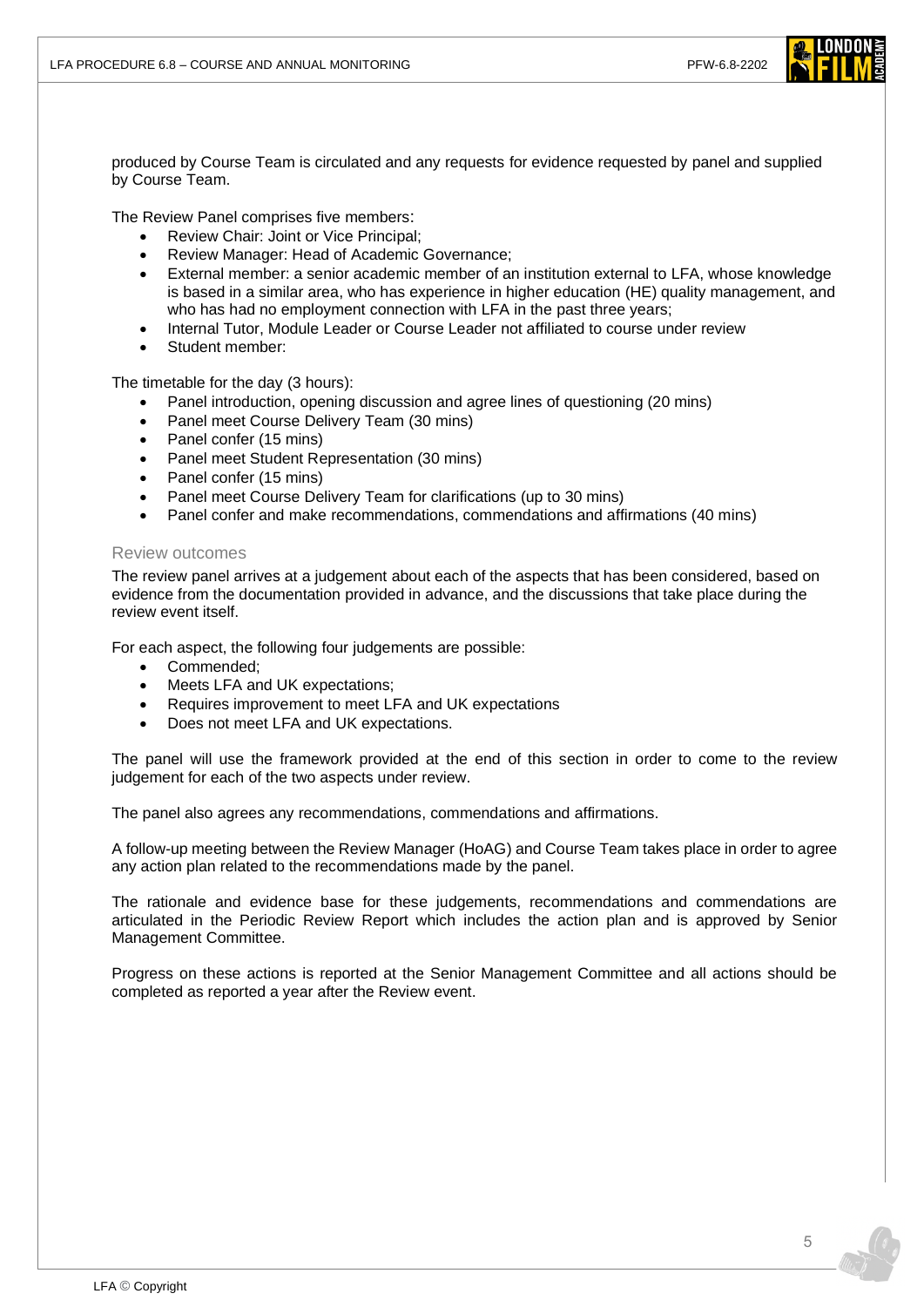

| Framework for Periodic Review Judgement                                                                                                                                                                                                                                                                                                                                                                                                                                     |                                                                                                                                                                                                                                                                                                                                                                                                                                                                                                                                                                                                |                                                                                                                                                                                                                                                                                                                                            |                                                                                                                                                                                                                                                                                                                                                        |  |  |
|-----------------------------------------------------------------------------------------------------------------------------------------------------------------------------------------------------------------------------------------------------------------------------------------------------------------------------------------------------------------------------------------------------------------------------------------------------------------------------|------------------------------------------------------------------------------------------------------------------------------------------------------------------------------------------------------------------------------------------------------------------------------------------------------------------------------------------------------------------------------------------------------------------------------------------------------------------------------------------------------------------------------------------------------------------------------------------------|--------------------------------------------------------------------------------------------------------------------------------------------------------------------------------------------------------------------------------------------------------------------------------------------------------------------------------------------|--------------------------------------------------------------------------------------------------------------------------------------------------------------------------------------------------------------------------------------------------------------------------------------------------------------------------------------------------------|--|--|
| Commended                                                                                                                                                                                                                                                                                                                                                                                                                                                                   | Meets LFA and UK<br>expectations                                                                                                                                                                                                                                                                                                                                                                                                                                                                                                                                                               | Requires improvement<br>to reach LFA and UK<br>expectations                                                                                                                                                                                                                                                                                | Does not meet LFA<br>and UK<br>expectations                                                                                                                                                                                                                                                                                                            |  |  |
| The majority of<br>expectations have been<br>fully met. Any<br>expectations that are not<br>fully met are mostly met.                                                                                                                                                                                                                                                                                                                                                       | All, or nearly all,<br>expectations have been<br>fully or mostly met.                                                                                                                                                                                                                                                                                                                                                                                                                                                                                                                          | Most expectations<br>have been fully,<br>mostly or partly met.                                                                                                                                                                                                                                                                             | Several<br>expectations are not<br>met, or are only<br>partly met, and/or<br>there are serious<br>gaps in one or more<br>expectations.                                                                                                                                                                                                                 |  |  |
| There may be some<br>minor omissions or<br>oversights in some of the<br>evidence provided to the<br>panel, but these do not<br>compromise the overall<br>quality of the approach<br>and provision.                                                                                                                                                                                                                                                                          | Any expectations not fully<br>or mostly met are not<br>considered to present<br>significant risk.                                                                                                                                                                                                                                                                                                                                                                                                                                                                                              | Those expectations<br>that are not met, may<br>not present significant<br>risk at present, but if<br>unaddressed have the<br>potential to<br>compromise quality.                                                                                                                                                                           | Those expectations<br>that are not met, or<br>partly met, do pose<br>serious risks. There<br>is concern about the<br>adequacy of the<br>control mechanisms<br>in place to mitigate<br>these risks.                                                                                                                                                     |  |  |
| Likely to be characterised<br>by at least some of the<br>following:                                                                                                                                                                                                                                                                                                                                                                                                         | Likely to be characterised<br>by at least some of the<br>following:                                                                                                                                                                                                                                                                                                                                                                                                                                                                                                                            | Likely to be<br>characterised by at<br>least some of the<br>following:                                                                                                                                                                                                                                                                     | Likely to be<br>characterised by at<br>least some of the<br>following:                                                                                                                                                                                                                                                                                 |  |  |
| • Compelling evidence of<br>the LFA's commitment to<br>achieving excellence in<br>standards and quality<br>management and in the<br>quality and enhancement<br>of student learning<br>opportunities.<br>• Numerous and<br>widespread examples of<br>good practice.<br>• A strategic approach for<br>building on good<br>practice.<br>• Where appropriate,<br>examples of<br>developments, planned<br>or in train, which seek to<br>address issues<br>previously identified. | • Evidence that the LFA is<br>able to maintain and<br>promote the quality and<br>standards appropriate for<br>its provision.<br>• Several examples of<br>good practice.<br>• The need to give further<br>thought to a particular<br>factor(s) which<br>contributes to an<br>expectation not being fully<br>met.<br>• The need to address<br>details in documentation<br>which do not materially<br>affect practice.<br>• The need to update or<br>amend minor omissions<br>or oversights.<br>• The need to further<br>develop activity already<br>planned, to more fully<br>meet expectations. | · Significant<br>weakness(es) in some<br>LFA processes, or<br>which have some<br>shortcomings.<br>• A lack of awareness<br>by the LFA about the<br>potential<br>consequences of<br>those problem(s)<br>identified by the panel.<br>• Failure to take<br>prompt and<br>appropriate action to<br>address a problem<br>previously identified. | • Ineffective<br>operation of LFA<br>quality management<br>processes.<br>· Significant gaps in<br>process, structures<br>or procedures<br>relating to quality<br>management.<br>• A lack of evidence<br>of following LFA<br>quality assurance<br>policy.<br>• A lack of<br>awareness by the<br>LFA about the<br>problem(s) identified<br>by the panel. |  |  |